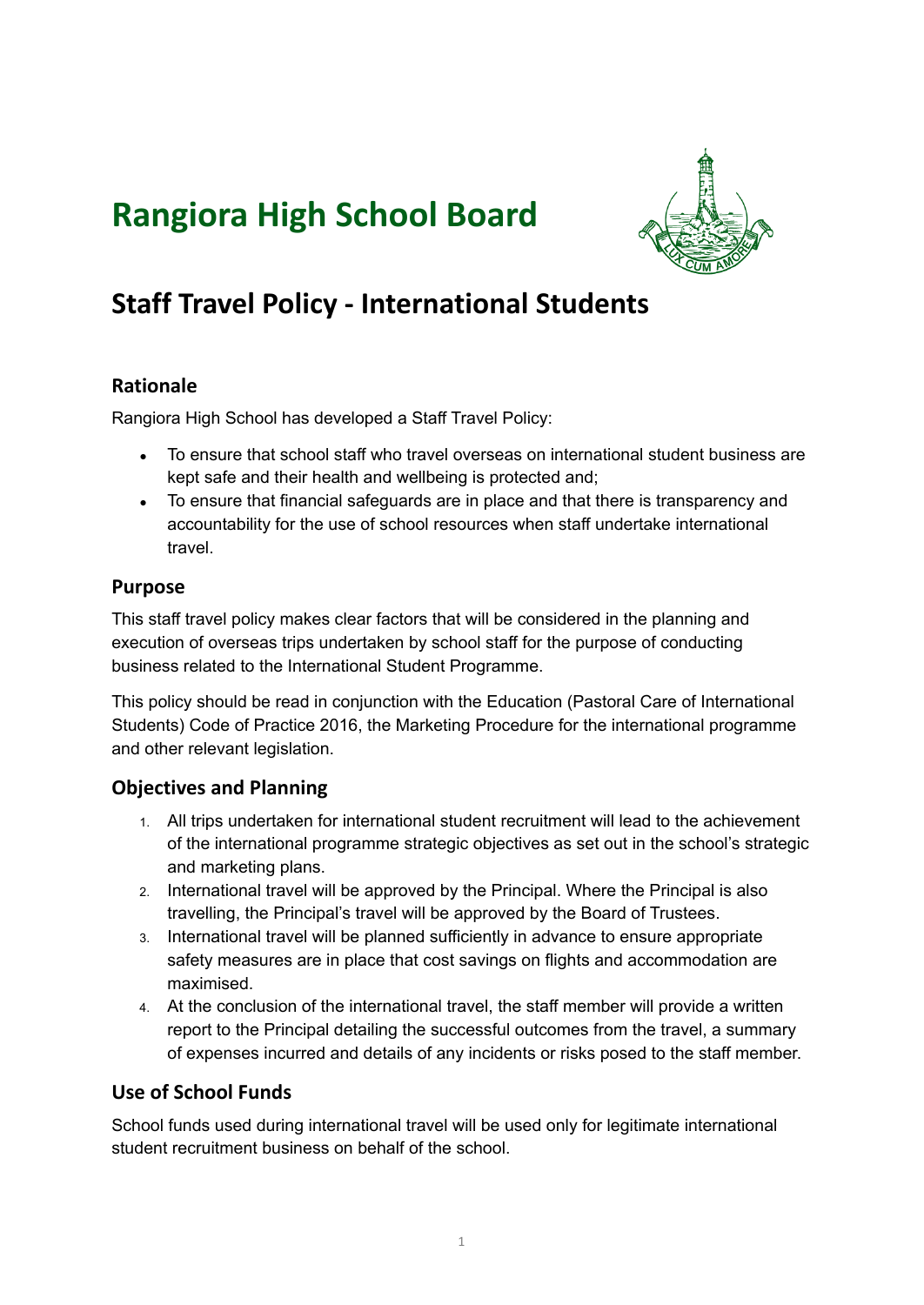Prior to any travel being undertaken, the school will make arrangements for funds to be made available to the staff member travelling for any travel expenses which cannot be paid in advance. Such funds will be sufficient that the staff member is not required to use their own funds or credit card for expenses relating to the business of the trip.

Any personal expenses incurred during the trip, such as for tourism activities, personal travel before or after business is undertaken or for personal items, will be funded by the staff member from their own funds.

Receipts must be kept wherever possible for expenses incurred by the travelling staff member. Where it is not possible to obtain a receipt, records of such expenses will be kept.

### **Airfares**

For international flights of less than 10 hours including transfers, the staff member will book economy flights, unless prior agreement is provided by the Principal for alternative class airfares.

For international flights more than 10 hours including transfers, the staff member may book premier economy flights or equivalent, unless prior agreement is provided by the Principal for alternative class airfares.

# **Accommodation**

In selecting accommodation, school staff will consider the following factions:

- Accommodation will be of a sufficient standard to promote an appropriate image of the school, in particular, where the staff member may meet with prospective families, students or agents.
- Accommodation will be in an area of the town or city where the health, wellbeing and safety of the staff is protected.
- Accommodation costs vary in different cities and countries and this will be taken into consideration when booking accommodation. A higher budget amount for accommodation may be required for travel in more expensive countries and cities.
- If the staff member will participate in fairs or other activities with staff from other schools, for convenience, staff may elect to stay at the same hotel and this may incur higher cost.
- In planning travel, the staff member will seek the most competitive rates for flights, accommodation, car hire and other services.

### **Fair Remuneration or Time in Lieu**

If the staff member undertaking international travel on behalf of the school will be working hours over and above their normal contracted hours, or will travel or work on weekends or public holidays, they will be eligible for fair remuneration for the additional hours, or as an alternative, many negotiate a time-in-lieu arrangement with the Principal. Remuneration for additional hours while on international travel will be agreed prior to the travel taking place and will comply with relevant New Zealand employment laws and regulations.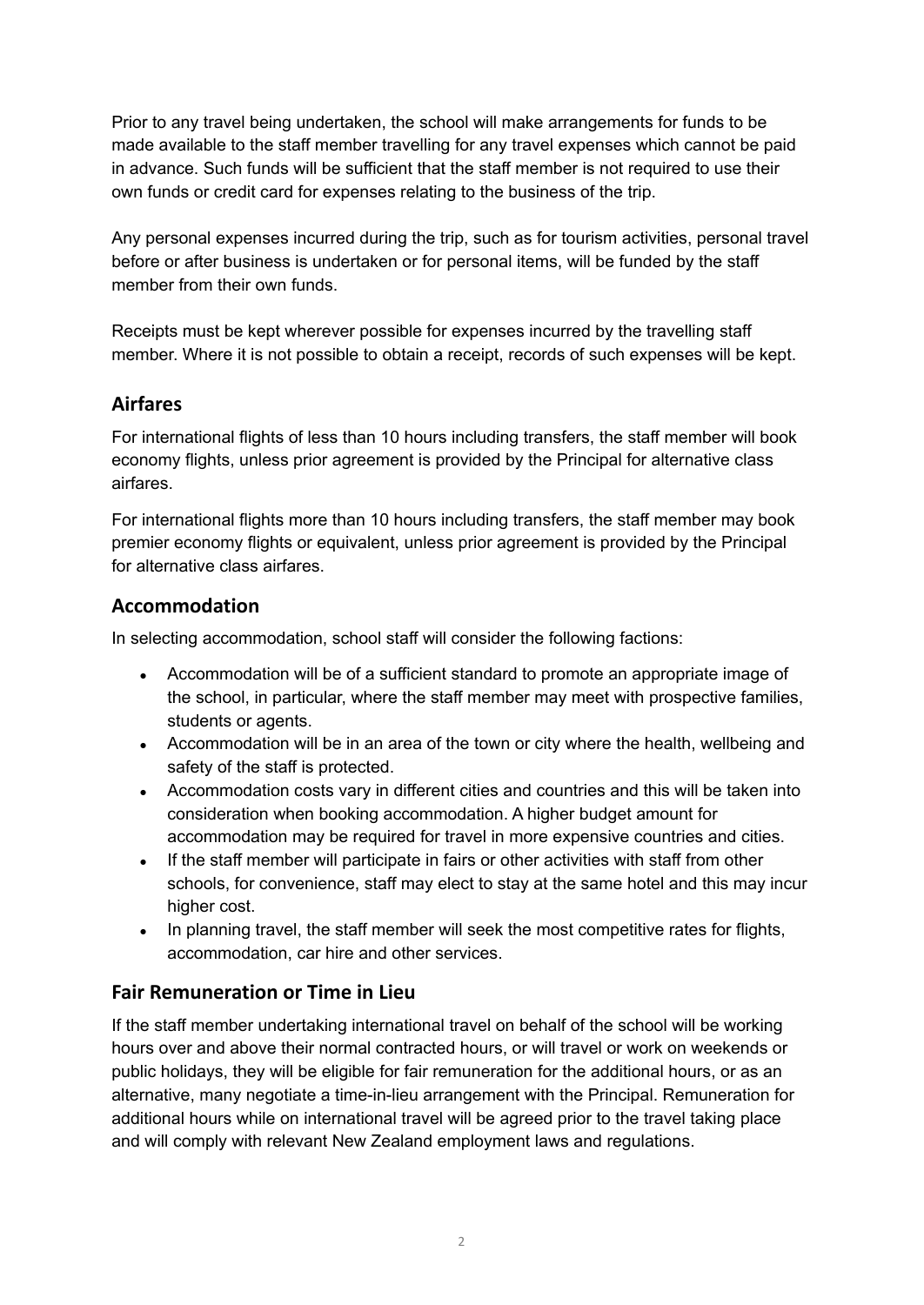# **Health and Safety**

The staff member planning travel should undertake a risk assessment that includes a review of Safe [Travel](http://safetravel.govt.nz/) (NZ) to ensure that the intended destination(s) are safe to visit. The staff member will provide the risk assessment to the Principal prior to granting approval for the travel.

All staff members undertaking international travel will arrange appropriate medical and travel insurance at the cost of the school. Where appropriate, the school will pay for additional pre-existing medical cover for the staff member travelling.

Where the staff member may have pre-existing medical conditions to the extent they are unable to obtain appropriate medical insurance cover, the Principal will only approve any such travel after consideration of the potential exposure to financial risk for the school and the staff member and risk to the safety and wellbeing of the staff member.

The Principal will ensure the school has appropriate safety procedures for staff members travelling overseas and ensure immediate communication and response where critical events occur in the country of travel that pose a risk to the safety or wellbeing of the staff member.

Staff undertaking international travel on behalf of the school will register with the New Zealand Government Travel Safe website prior to departure.

The school will ensure that where the person travelling is responsible for the day-to-day operation of the International Department, the school will provide appropriate care in their absence to ensure the safety and wellbeing of students, and to release the travelling staff member from those duties.

The school will ensure that where the person travelling is scheduled to hold the 24/7 phone during the period of travel, another staff member will be allocated to perform this duty.

#### **Review**

Rangiora High School will review this policy and related procedures as part of the annual self-review. The school will collect and record appropriate evidence of the review.

### **Reporting**

The Director of International Students will report directly to the school Principal on the operation of the school's travel policy.

### **Related Policies**

- Refunds and Cancellations Policy International Students
- Managing Contracted Recruitment Agencies Policy International Students
- Managing Supervised Groups Policy International Students
- Accommodation Policy International Students
- Fee Protection Policy International Students
- International Students Policy
- Grievance Policy
- Refund of Fees: Group Study Tours International Students